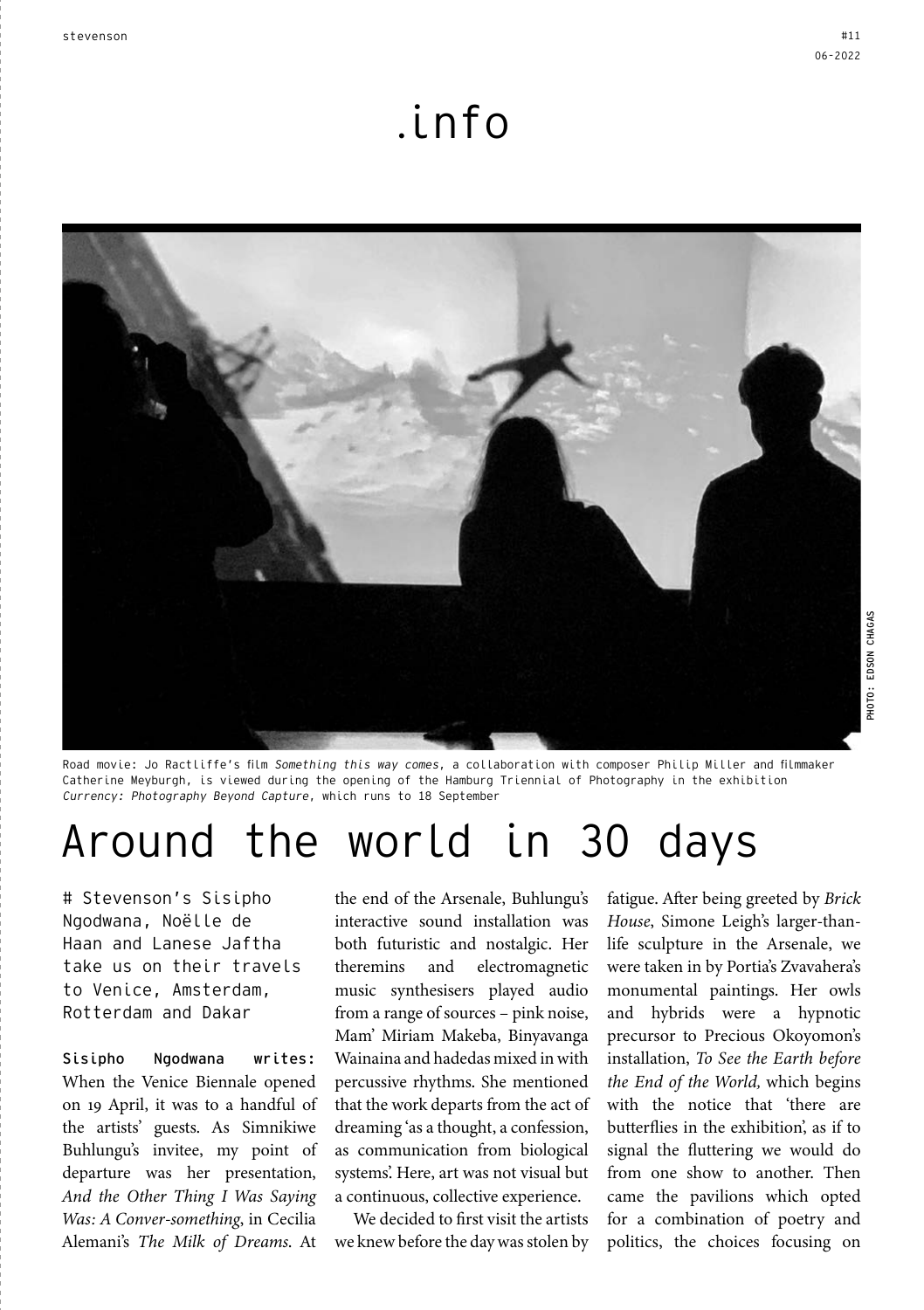each country's socio-politics or on broader conversations such as climate change, the post-human and the Anthropocene.

Amid gelato tours and getting lost, the collateral exhibitions offered a different kind of engagement, placing emphasis on cross-nation practices and disruptions of ideas of borders and difference. The African Art Forum in Venice launched with a talk on 'intraAfrican co-operation' and Aziz Hazara's new film *Takbir* was shown in *Penumbra*, a show focusing on crossing boundaries. Then came a visit to Otobong Nkanga and Anna Boghiguian's show at Kunsthaus Bregenz's outpost in San Pasquale, where one was greeted by the sounds of Nkanga's humorous tapestry. On the floor above, the painted figures in Boghiguian's life-size chess game seemed to mock the visitor who had walked the city from one show to another.

ICF's Diaspora Pavilion 2 took this further, almost literally, with an hour and half walk to Teatro Groggia. Shiraz Bayjoo – alongside Nicolas Faubert and Siyabonga Mthembu – presented *Zot Konn – Yeman,* a collaborative show on the cross-pollination of languages. On the last day, a long rainy walk led to a cathartic engagement with Dineo Bopape's *The Soul Expanding Ocean #3* at Ocean Space *–* a buoyant moment in this sinking city. Then, lastly, was Chance the Rapper's Black Venice Alliance Party, which resulted in a frenzied rush to the airport a few hours later!

From the waterways of Venice to the canals of Amsterdam, Noëlle Haan writes: Amsterdam Art Week kicked off its 10th edition with events across museums, residency spaces and open studios – closing on a high note with the Eye Film Museum's way to Amsterdam for the opening



And the Other Thing I Was Saying Was: A Conver-something with Simnikiwe Buhlungu PHOTO: SISIPHO NGODWANA

party hosted by Julia Stoschek. Our space on the Prinsengracht shared in the festivities with the opening of Paulo Nazareth's mini survey *BIRDMAN* – only the second public opening in the gallery's twoyear history.

Other highlights proved to be specifically transcontinental. At De Ateliers, Ghita Skali's film *The Invaders* (2021) was on view - it's this film which was the sophomore feature of *AMS* at Stevenson Cape Town. Another artist to feature in *AMS,* Simnikiwe Buhlungu, focused on connection with her open studio at the Rijksakademie. Like bees, people flocked around her hive installation, attending lectures and listening to music from the region.

Following Art Week, we made our way to the architectural wonder of Van Nellefabriek for our first participation in Art Rotterdam. Showing new works by local artists Viviane Sassen and Cian-Yu Bai, we spent another week bonding with our Dutch audience and colleagues. In between these events, and after the opening of his solo, *Déjà Vu,* in Cape Town, Neo Matloga made his

of *along came your eyes,* his longawaited show at the Hermitage Museum. Now Cian-Yu Bai is about

#11 06-2022

to spend a season in South Africa, doing a residency at our gallery in Cape Town to create new works for a show as part of *AMS*.

Closer to the equator, Lanese Jaftha writes: Mame-Diarra Niang embarked on a month-long residency in Ouakam, as prep for her participation in the 14th Dakar biennale. Her invitation to join Dak'Art OFF came from The Matter Art Project, a Senegalese collective. As one of nine artists showing in the collective's *(Un) Chartered Grounds* exhibition, Niang decided to create a new instalment of *Since Time is Distance in Space –* 'Chapter: I Rise'.

During her residency she visited megalithic sites in order to get new footage and inspiration for the music she composes as part of the work. In this showing, the work came full circle. She noted that the very first sequences were taken from the rooftop of her father's unfinished house in 2016, close to where the installation is now on view, inside the cité asecna.

By the time of my arrival in Dakar, the screens, projectors and holographic devices had been installed and the room had become again the 'mystic's enclave', as described at the time of its first showing at our late 5th Floor space in Braamfontein. In this version, viewers removed their shoes before entering the space. Once inside we were held by darkness, the only light emanating from the screens. Niang's installation was a stark contrast from the opening celebrations that continued in the rest of the building and the city. Visitors looking for an island of calm waited in line for their turn at this experience.

# The smell of home

# Mawande Ka Zenzile spoke to writer Themba Tsotsi and Stevenson's Sinazo Chiya at the opening of his exhibition Naanda nanga'manzi engene'ndlini in Johannesburg. An extract follows

TT: Can you talk about your organic approach to work? How much does western thinking influence it?

mkz: Growing up in the Eastern Cape, I was exposed to different sensibilities, and as a practising artist that became the centre of how I express myself. But those sensibilities are universal, they are not only central to Xhosa culture. I just wanted to share them with the world. We live in a materialistic world that is also monolithic. It cuts out everything that doesn't belong in the dominant culture. So I was interested in bringing out these nuances so that they don't disappear. There's a tension between science and the mystical reality, but I think those realities can coexist. Being exposed to European culture didn't mean that I should assimilate. For me, the point was to understand what things are and find a way to get disenchanted. To be able to uphold contrasting views is how I define intelligence. Not assimilation.

TT: Do you feel pressured to balance these two worlds, to balance these about abundance. And I think paradigms?

anywhere, and art gives me the From early in my career I was freedom to just play around. It gives interested in combining different me a space to connect with myself, aesthetics. I grew up seeing cow



Larissa Andrea Johnson plays umrhube seated in Mawande Ka Zenzile's installation Ingqami as part of the exhibition's opening

it helps me separate myself from the collective consciousness, and I feel that's something that the broader society needs. Art puts me in that space beyond affectation. It's such a holy space.

sc: Are the materials you use an extension of the epistemic courage you've spoken about?

mkz: I don't feel pressure to belong I don't think art can be limited. mkz: My name, Mawande, talks there's an abundance of everything in this universe, including aesthetics.

dung, so I was interested in reviving this aesthetic and pushing it further, into high culture. We often mistake high culture with acceptance into the dominant culture, but for me, the material was my way of celebrating my modality; it makes me think about home. If I see a painting that I haven't seen in a long time, I go and smell it, and it takes me back to the moment when I was making it. I become like a baby; I go back to my innocence. It keeps that reality alive for me – inside me – so that every time I'm delusional, I can smell my work and come back to wholeness. I wanted to share that with everybody. I wanted to share that with the world.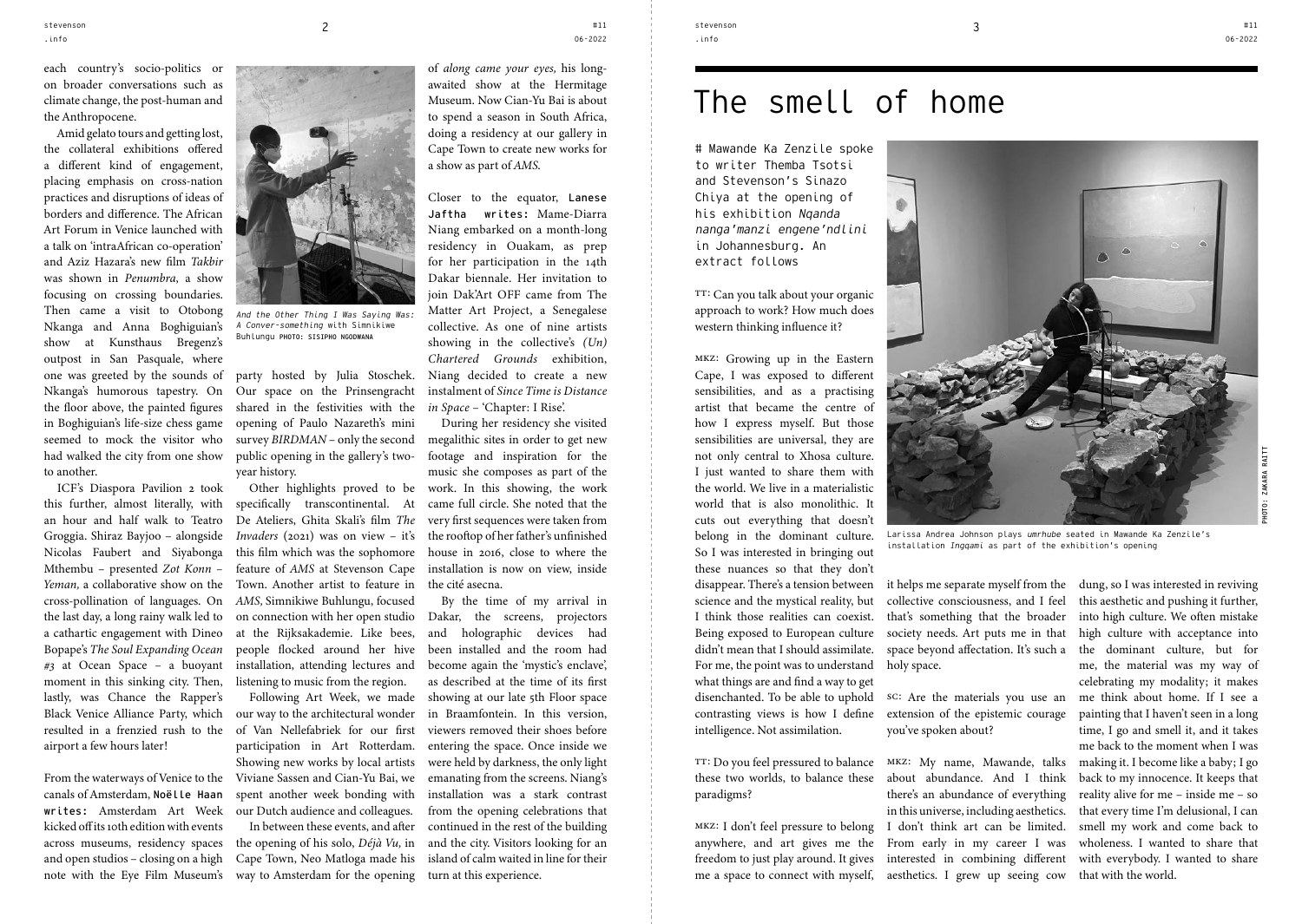# Calendar Jun-Sep

#### **3–5 June**

Steven Cohen presents *From Outside In*, a collaboration with three young dancers, at Hangar Théâtre, Montpellier

#### **3 June**

Stevenson's second *Collectors' Selection* goes live featuring outstanding secondary market works TO 24 JUN

#### **7 June**

Last week to view the Deutsche Börse Photography Prize exhibition at The Photographers Gallery, London. Jo Ractliffe is shortlisted TO 12 JUN



#### **14-19 June**

Stevenson presents work by gallery and associated artists at Art Basel (see Viviane Sassen above). Find us at stand J20 Hall 2.1

### **16 June**

Youth Day, South Africa

#### **16 June**

Last days to see Paulo Nazareth's solo exhibition *BIRDMAN* at Stevenson Amsterdam TO 18 JUN **17 June**

Last week to view Mame-Diarra Niang's video installation *Since Time Is Distance in Space,* at The Matter Art Project as part of Dak'Art OFF TO 21 JUN

### **18 June**

Zanele Muholi's first survey exhibition in Denmark opens at Kunstforeningen Gl Strand TO 4 SEP

#### **20 June**

Last days of Mawande Ka Zenzile's *Nqanda nanga'manzi engene'ndlini* at Stevenson Johannesburg TO 25 JUN

#### **20 June**

Neo Matloga's solo *Déjà Vu*, Mack Magagane's *Ellipse* and Ghita Skali's video as part of the *AMS* series draw to a close at Stevenson Cape Town TO 25 JUN

#### **23–30 June**

Stevenson presents a Hylton Nel pop-up at Zebregs & Röell Fine Art & Antiques in Maastricht to coincide with TEFAF art fair

### **23 June**

Deborah Poynton's first solo show in Germany, *Folly*, opens at Haus am Lützowplatz, Berlin. Poynton gives a talk on 25 June at 4pm TO 4 SEP

#### **24 June**

Moshekwa Langa's *Drag Paintings* feature in *The Show is Over* curated by Gabi Ngcobo at the South London Gallery TO 4 SEP

#### **29 June**

Viviane Sassen's *Venus & Mercury* opens at the Museum of Contemporary Art in Zagreb, Croatia TO 28 AUG

#### **30 June**

The Deutsche Börse Photography Prize exhibition travels to The Cube in Eschborn TO 25 SEP



#11 06-2022



#### **2 July**

Serge Alain Nitegeka (above) presents *FINDING BLACK* at Stevenson Cape Town, with Simnikiwe Buhlungu showing as part of the *AMS* series TO 6 AUG

#### **2 July**

Frida Orupabo shows in *Afterimage* at the newly opened MAXXI L'Aquila, housed in the 18th century Palazzo Ardinghelli TO 19 FEB

#### **4 July**

Les Rencontres d'Arles photo festival opens. Viviane Sassen launches her new book, *Modern Alchemy,* a dialogue with Emanuele Coccia. Frida Orupabo has a solo show, *How Fast Shall We Sing*, at Mécanique Générale TO 25 SEP

#### **8 July**

Last weekend to view Penny Siopis's *Welcome Visitors!* on *Afropolitanism* at Nirox Sculpture Park as part of *Good Neighbours* TO 11 JUL

#### **9 July**

Ceramics by Hylton Nel are exhibited alongside prints and paper sculptures by Lebogang Mogul Mabusela at Stevenson Johannesburg TO 12 AUG

#### **9 July**

Summer programming begins at Stevenson Amsterdam. Look out for pop-ups by the likes of Zanele Muholi and Dada Khanyisa TO 3 SEP

stevenson .info

**11 July**

Last week to see Zanele Muholi's *Somnyama Ngonyama* in *Afro-Atlantic Histories* at the National Gallery of Art, Washington, DC TO 17 JUL

#### **11 July**

Thenjiwe Niki Nkosi presents video and multimedia work in collaboration with Eastside Projects as part of the Commonwealth Games festival in Birmingham TO 8 AUG

#### **13 July**

Last week of *VUADORA*, a survey of two decades of Paulo Nazareth's work, at Pivô, São Paulo TO 17 JUL.

#### **20 July**

Last days to see Barthélémy Toguo's *Urban Requiem* at SCAD Museum, Savannah TO 21 JUL

#### **22 July**

The Smithsonian's Hirshhorn Museum opens *Put It This Way: (Re)Visions of the Hirshhorn Collection*; Zanele Muholi is included TO FALL 2023

#### **3 August**

Mame-Diarra Niang, included in The Walther Collection exhibition at K21, Kunstsammlung Nordrhein-Westfalen, Düsseldorf, gives a public talk on her work

#### **9 August**

Women's Day, South Africa

#### **10 August**

Simphiwe Ndzube is included in *Abrasive Paradise* at Kunsthal KAdE in Amersfoot. Last chance to view TO 14 AUG

#### **20 August**

Kyla McMillan curates a group show at Stevenson Cape Town. Cian-Yu Bai shows new paintings as part of *AMS* TO 23 SEP

**20 August**

Ruth Ige's debut solo with the gallery, *Freedom's Recurring Dream,* opens at Stevenson Johannesburg TO 30 SEP

#### **23 August**

Frida Orupabo features in *Give and Take: Images upon Images* at Hamburger Kunsthalle, as part of the photography triennale. Last week to view TO 29 AUG

#### **24 August**

Last week to see Paulo Nazareth's solo exhibition *STROKE* at The Power Plant Contemporary Art Gallery in Toronto TO 28 AUG

#### **28 August**

The final day of *Black Venus*, including Zanele Muholi, at Fotografiska, New York TO 28 AUG

#### **30 August**

Zanele Muholi's survey show at IVAM, Institut Valencià d'Art Modern, draws to a close TO 4 SEP

#### **2-4 September**

Stevenson presents work by gallery artists at the 15th edition of Art Joburg, with a Solo focus inside the booth on Zanele Muholi

#### **3 September**

A solo exhibition by Moshekwa Langa opens at KM21 (Kunstmuseum Den Haag) TO 3 DEC



#### **5 September**

Last week to view Moshekwa Langa's 2001 video *Where Do I Begin* at Tate Modern, in *A Clearing in the Forest* TO 11 SEP

#### **10 September**

A solo show by Meleko Mokgosi opens at Stevenson Amsterdam TO 29 OCT

#11 06-2022

#### **13 September**

Last week to view the 8th Hamburg Triennial of Photography. Edson Chagas, Mame-Diarra Niang and Jo Ractliffe feature TO 18 SEP

#### **17 September**

Viviane Sassen's *Venus and Mercury* is included in *Orlando,* curated by Tilda Swinton, opening at C/O Berlin TO 20 JAN

#### **17 September**

*Civilisation: The Way We Live Now*, featuring Pieter Hugo's *Hell* series, opens at Musei San Domenico in Forlì, Italy TO 8 JAN

#### **22 September**

Last days to view *The Walther Collection: Image and self-image in photography from Africa and its global diaspora* at K21, Düsseldorf. TO 25 SEP

### **24 September**

Heritage Day, South Africa

### **Ongoing** shows

→ **Until 2 October** Neo Matloga's solo *along came your eyes,* part of his winning the 10th ABN AMRO Art Award, is at the Hermitage Museum, Amsterdam

#### → **Until 27 November** Portia Zvavahera shows new

paintings in *The Milk of Dreams*, the main exhibition of the 59th Venice Biennale, curated by Cecilia Alemani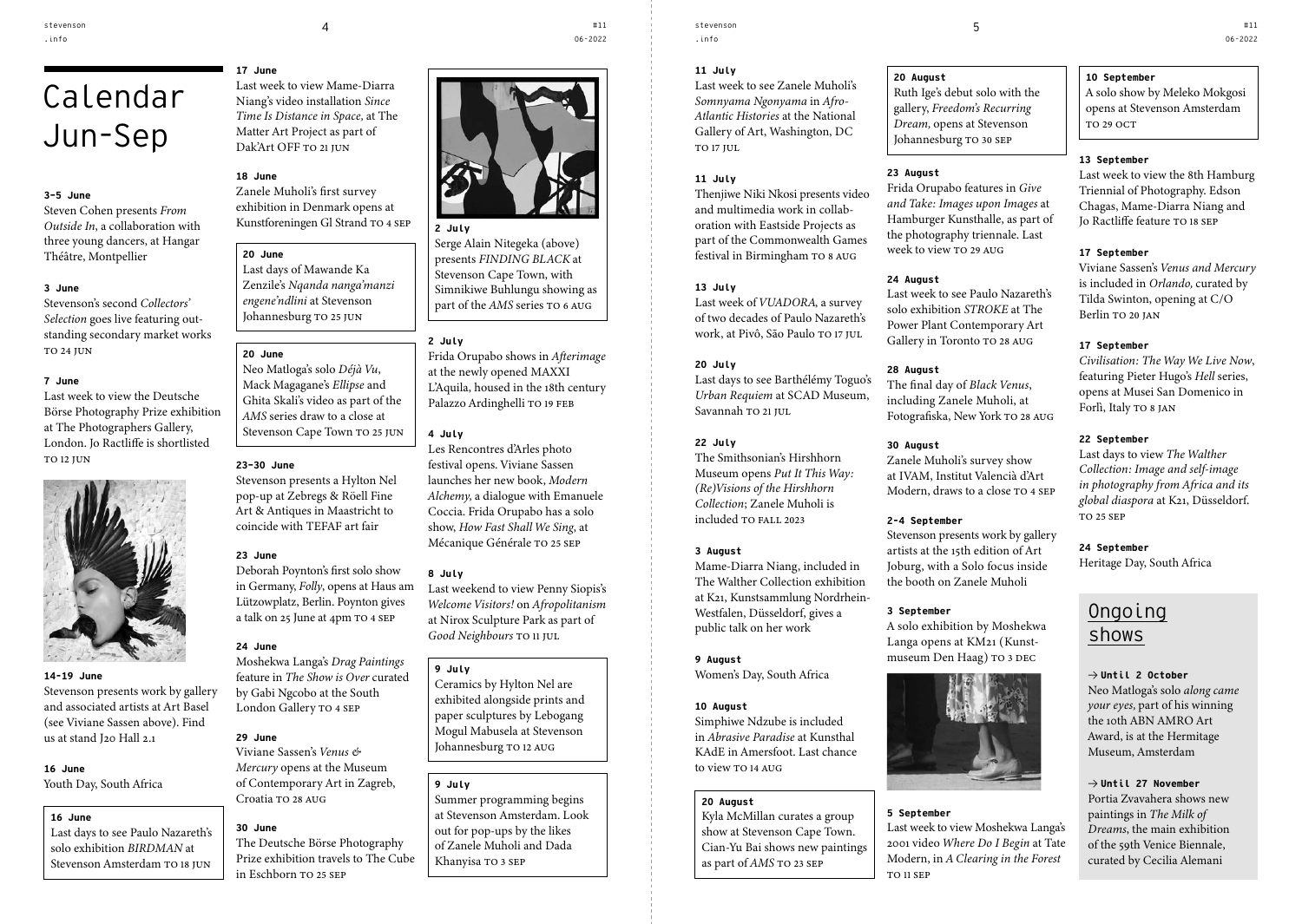.info

# 'The labels are vague but the mission is clear'

# LA-based Kyla McMillan, founder of Saint George Projects, is curating an exhibition by Black American women artists at Stevenson Cape Town. She spoke to Lerato Bereng

LB: Tell us about Saint George Projects. How did it come about, and why?

km: Saint George Projects began very organically. Starting this endeavour was a reaction to a specific desire to collaborate with artists in a way that felt impossible in a traditional gallery model. I wanted to be able to organise exhibitions in the very best context for the work – sometimes that means in a gallery, but it can also mean in places and spaces that aren't traditional art hubs. Saint George is less than a year old. It didn't feel important to me to define the company upon creation, and it still doesn't now. The priority is to push the boundaries of what a gallery can be – so the labels are vague but the mission is clear.

LB: How does being independent allow you to navigate differently from when you were part of a more formal structure, or does it?

has been a lot of unlearning in the past year. I am just now getting in are for myself and the artists that I along for this journey. collaborate with. Being independent has allowed me to fully imagine LB: What is your perspective on



Kyla McMillan: 'Getting in the habit of questioning everything'

km: It does and it doesn't. There large educational component to the I think it is something that artists the habit of questioning everything value in meeting people where they and determining what the goals are and hopefully bringing them create. The challenges with being independent are almost entirely external. I don't crave formal structure, but I think the art world at large does. I think a lot about the fact that such a creative world can be so limited and conservative, but this is the same for any system. So there is a work that I do. I also think that there is compromise – I have learned the

What is the collaborative potential of not being tethered to a permanent space? How do you see yourself expanding the programming of SGP?

the kind of community I want to physical gallery/exhibition spaces? makes this possible. Ultimately, km: I love physical spaces! I will have one. A home base is important and want, so it has to be important to me. That said, I will always make space for collaboration. If an artist makes a body of work and it becomes clear that my space isn't the right context, I feel it's my responsibility to find the right context. Collaboration

stevenson .info stevenson and the stevenson contract  $\sim$  5  $^{+11}$  stevenson contract  $\sim$  7

#11 06-2022

#### I think openness is one of the keys to success.

LB: How does one foster crosscontinental relationships such as these? What other models of collaboration are being explored and what do you think are the merits of working in less conventional ways? In curating a cross-continental exhibition, what ideas do you think are at the fore of your process?

cross-continental relationships to be the priority. For me, it's more about the diaspora. Understanding Blackness in different places and spaces. I am first-generation American, so I was born with an awareness and consideration that there was life for me elsewhere. Being Black American comes with a curiosity about where your ancestors might be from. Even when I enter relationships that aren't overtly Black, by nature I do try to place myself there – I think about the history of Blackness in that the relationship for me personally. That personal bit is important for me, even when considering professional relationships, because it is important to maintain some sincerity in the work. Ultimately, even if I'm working with an artist who I have no overlap with culturally, I am taking on the responsibility of championing their work. That requires a real understanding of what I'm participating in.

I guess the biggest benefit of working in the way that I do is that I'm not working on anyone else's mold. When someone is open to collaborating with me, I can feel confident they are on board with what I am bringing to the table, and vice versa.

'What are the defining characteristics of a Black woman in the world? How do definitions of Black woman differ between the US, South Africa and beyond?'

you have done that inform your curatorial process?

km: I don't know if I ever considered C Driskell Center at University of space. That drives the direction of to consider the history of places will prompt. km: My first real job was at the David Maryland and I had the pleasure of reviewing and archiving Dr Driskell's correspondence with many artists. I reflect on that time a lot because Dr Driskell and his peers lived at a time in the US where you had to make a place for yourself – it's still this way, of course – but having that precedent really informed me. I do feel tethered to history, at all times. I see incredible value in considering what conversations my work is participating in. When I speak about context, what I'm really saying is that it's important and spaces and how a work of art,

to that history. Nothing happens with SA? in isolation.

upcoming group show? What is the significance of place/boundaries in relation to your concept? How do you contextualise these ideas in Cape Town?

behalf, or trying to fit into anyone's Town in particular, is what adds the about identity. What are the defining and runs to 23 September km: The show is actually quite simple: it is about expressions of Black femininity. The place, Cape nuance. Showing a group of Black American women artists, in Cape Town, raises questions of migration, and it expands the conversation

LB: What are some of the projects characteristics of a Black woman in the world? How do definitions of Black woman differ between the US, South Africa and beyond? How do different variations of Black womanhood inform each other?

> There are historical references that come into place – particularly the Hottentot Venus who was taken from SA and exploited in the western world. I think about the way in which Saartjie Baartman was taken from her home and placed in contexts where she was gawked at for being other. There is an inherent otherness that Black women in American face all the time – I am excited to see how the work of Black women shifts in a country that is majority Black. I'm excited about what discourse the show

or an exhibition, can contribute LB: What is your relationship

km: I consider SA a home away LB: What are the ideas behind your from home - a chosen home. I spent some very formative years of my adulthood here. Every time I come back I feel like I'm returning to an important part of myself. It is the only place I've ever lived where I wasn't a minority. That has had positive effects on me in ways I've yet to fully understand. I want this experience for the artists in the upcoming group show. It's very powerful to exist in a place where you are not an other.

> McMillan's exhibition opens at Stevenson Cape Town on 20 August

#11 06-2022